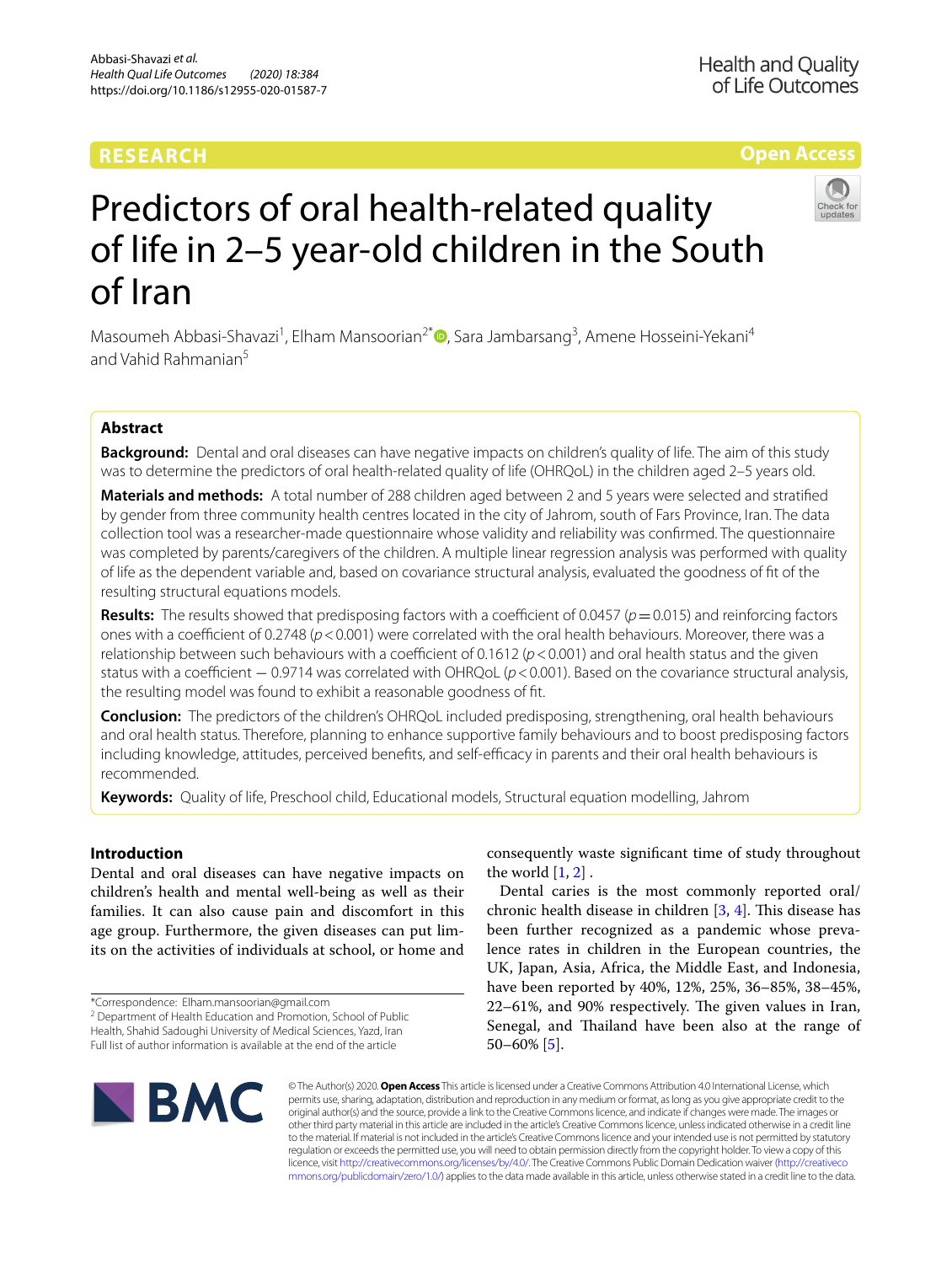The World Health Organization (WHO) recognizes dental health and oral hygiene as a one which is a part of general health during the lifetime. They also acknowledged that poor dental health and oral hygiene, as well as untreated illnesses, can have their own profound impacts on quality of life (QoL) in the communities  $[6]$  $[6]$ .

QoL is a broad concept that is complexly afected by physical, mental and social health [[7\]](#page-8-6). Evaluating the impacts of dental health and oral hygiene on QoL, especially in young children, is of utmost importance because dental and oral conditions can afect growth, weight, self-confdence, socialization, learning abilities and daily activities of children and parents  $[8, 9]$  $[8, 9]$  $[8, 9]$ . Moreover, treatment of oral disease is extremely costly and is ranked as the fourth most expensive disease to treat in most developed countries. In low-income countries, if treatment was available, the costs of dental caries alone in children would exceed the total health care budget for children.  $[10]$  $[10]$ .

The HRQoL was introduced as a multidimensional subject containing physical, social, and psychological dimensions. The given concept indicates if people are satisfed with their dental health status and if their functioning has been afected or disrupted by this condition [[11\]](#page-8-10). OHRQoL is vital in children because dental and oral diseases are so common in this age group and problems caused by these diseases, especially dental pains or visual problems can have negative impacts on QoL in children at present and the future. It also impacts on their daily routine activities including playing, sleeping habits, nutrition, social participation, and academic performance  $[12]$  $[12]$  $[12]$ . In this regard, the findings of the study by Jabbarifar et al. [\[13\]](#page-8-12) pointed out the unacceptable status of OHRQoL in Iranian children.

As the ultimate goal in children's dental health and oral hygiene is to improve their QoL, the use of a model as a framework for identifying factors related to OHRQoL is important. In this respect, PRECEDE (predisposing, reinforcing, and enabling factors) model provides a systematic process for health planning and evaluation [\[14](#page-8-13)]. The predisposing factors are awareness, attitudes, beliefs, convictions, and perceptions of an individual or population that facilitate or hinder motivation to change. The reinforcing factors are related to the reaction of others to a person's behaviour, which can be rewarding or punishing. The enabling factors can manifest themselves as barriers and skills  $[15]$  $[15]$ . The capacity of this model to plan, expand, and evaluate interventions has been verifed in other studies [[16–](#page-8-15)[18\]](#page-8-16).

PRECEDE phase constitutes of five stages: (1) social diagnosis, (2) epidemiological diagnosis, (3) behavioural and environmental diagnosis, (4) educational and organizational diagnosis and (5) administrative and political

diagnosis [[18](#page-8-16)]. Applying the actions outlined in stages 1–5 of the PRECEDE phase to perform a cross-sectional survey in a combination of a literature review tried to determine the predictors of OHRQoL in preschool children.

It should be noted that mothers are considered as the main caregivers performing dental health and oral hygiene measures in children aged 1 to 3 years old. Even though the development of children in the domain of oral health and dental hygiene starts in pre-school period (aged 3 to 6 years), mothers are still the main caregivers meeting dental health and oral hygiene needs in children [[19\]](#page-8-17). Therefore, it seems that it is necessary to reflect on predisposing, enabling, and reinforcing factors associated with mothers in terms of evaluating QoL in children [[20\]](#page-8-18). To our best knowledge, no specifc study has examined the factors related to OHRQoL in children aged 2–5 years based on this model. Therefore, the purpose of the present study was to determine the predictors of oral health-related quality of life (OHRQoL) in the children aged 2–5 years old.

# **Materials and methods**

## **Study design and participants**

This cross-sectional study was conducted on a total number of 288 children aged 2 to 5 years. The children referred, by their parents, to the community health centres in the city of Jahrom located in the county of Jahrom, Fars province, Iran, to receive Primary Health Care (PHC) services. The PHC services in response to the global strategy for health for all by the year 2000 is defined. The PHC services in the health system was introduced in Iran in 1985. The PHC services in this system are free of charge.

The sample unit was selected and stratified by gender from three community health centres. The required sample sizes were calculated using a similar study [\[16](#page-8-15)] including 95% confdence level, 6.8 standard deviation and 0.78 margin of error.

The inclusion criteria in this study were an agreement to participate in the study as well as the presence of baby teeth in a child and the absence of permanent ones in children. These children were required to be geographically located inside the area under the coverage of healthcare services provided by community healthcare centres. This study has excluded parents (fathers, mothers, or child caregiver) who were not willing to participate in the study, children and parents who disliked clinical examinations. The exclusion was also extended to the children aged 2–5 years who had previously received dental and oral healthcare services (varnishing and fuoride therapy) in private kindergartens and private dental clinics.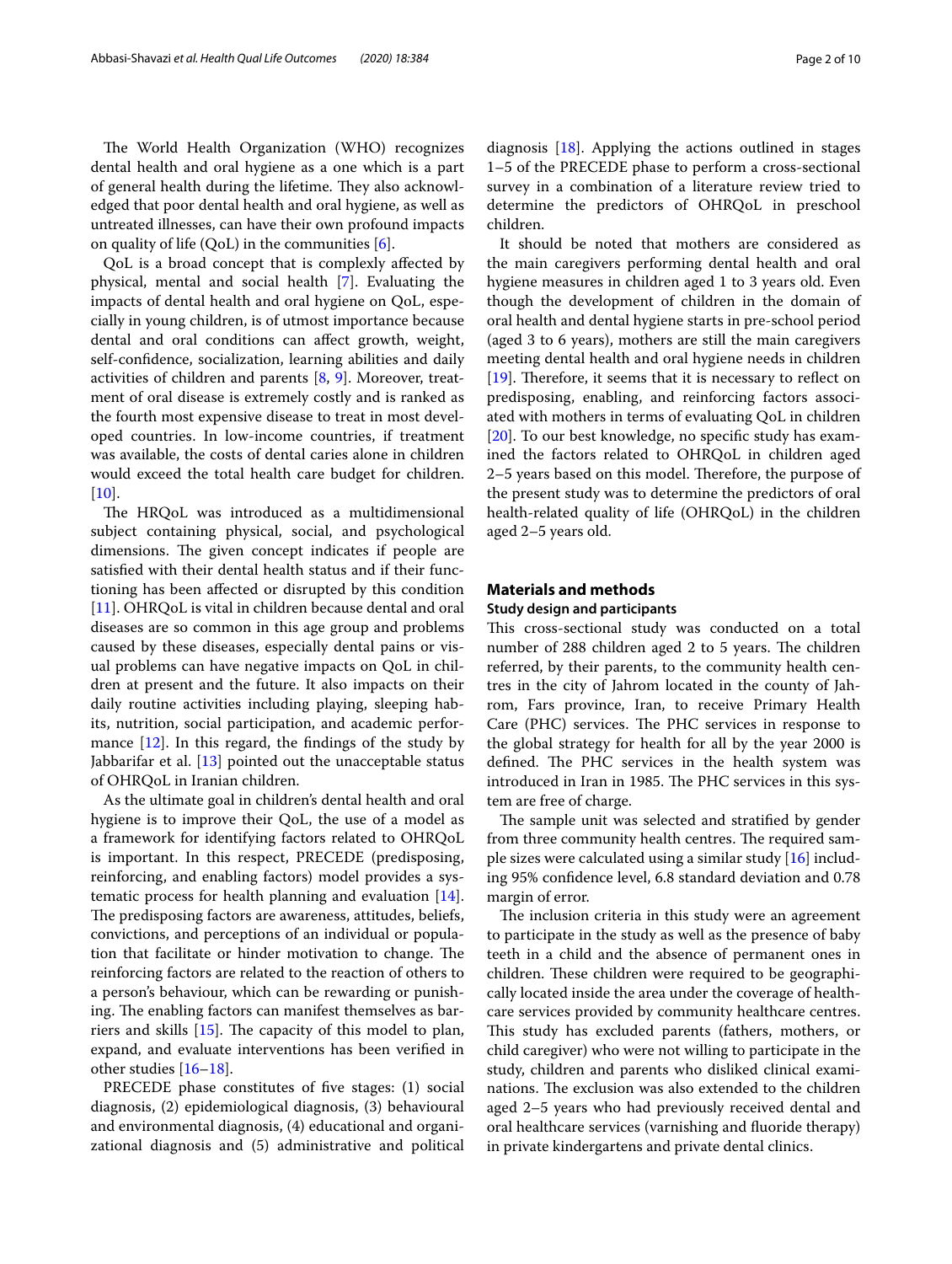The data collection instrument was a questionnaire comprised of three parts; demographic characteristics (child's age, gender, birth order, number of children in a family, parents' age, education and occupation, child-parent relationships, and the household income), OHRQoL scale, and constructs of PRECEDE model associated with OHRQoL in children aged 2 to 5 years. To determine the validity of the questionnaire, Content Validity Ratio (CVR) and Content Validity Index (CVI) were used and ultimately items with CVR of higher than 0.99 and CVI of over 0.78 were chosen. Furthermore; adherence to grammar, use of proper words, the importance of items, positioning items in suitable places, and necessary time to complete the questionnaire were evaluated and approved by experts of health education. Moreover, the internal validity or reliability of the designed instruments was confrmed by calculating the Cronbach's alpha coefficient over 0.72, about the cut-off point of  $0.65$  [[21](#page-9-0)] (Additional fle [1](#page-8-19)).

# **Data collection instrument**

To evaluate OHRQoL, we used the Early Childhood Oral Health Impact Scale (ECOHI). This instrument has translated and culturally adapted to assess OHRQoL of preschool children in some communities [\[22](#page-9-1)[–25\]](#page-9-2). Jabarifar et al. [[22\]](#page-9-1) translated this questionnaire into Persian and Proved in a study in 2–5 years old children, that the Persian version of ECOHI for assessing OHRQoL of preschool children has appropriate validity and reliability.

The research instrument is comprised of 13 items in two general categories; the frst 9 items address children's oral health status and its impacts including symptoms of the disease, child's functioning, mental-psychological health status, self-confdence, and social interactions. The last four items examine the effect of children's oral health status on their families, which consists of family concerns and its functions. Each answer to these 13 items was scored based on Likert scale, score one (never) to score five (frequently). The higher scores attributed to each child indicated lower OHRQoL. Moreover, answers to items with "I don't know" as well as unanswered items were considered as mean total scores obtained by each individual from one to 13. Generally, the total scores of this index have range of 13–65, which the scores range 13–29 good, 30–47 fair and 48–65 "poor" [[22](#page-9-1)].

In the next step, the questionnaire was designed based on the PRECEDE model. The PRECEDE variables included oral health status, oral health behaviours, predisposing factors, reinforcing factors and enabling factors, which are described as follows:

Self-report questionnaire (researcher-made) for oral health status was also utilized to evaluate the oral health status. The questionnaire consists of four questions including assessing the child's oral health status from the parents' point of view (very bad/bad/good/very good/I do not know), awareness of decayed teeth (yes/no/not sure), frequency of dental caries and cleaning teeth after brushing (yes/no/I don't know) which was ultimately scored between 0 and 7. The lower score obtained from this questionnaire indicated the lower oral health status.

To evaluate oral health behaviours, a questionnaire with seven items was developed in which children's brushing behaviours, parental monitoring methods used for children's brushing behaviours, sugar consumption (chocolate, sweets, and sweetened beverages) by children and limiting these substances by parents included. The visits to dentists and gaining information about dental and oral health were also evaluated with scores ranged between 0 and 16. In this respect, a higher score could refect more favourable oral health behaviours in the children.

To assess the predisposing factors, the variables of knowledge, attitude, perceived barriers, perceived benefits, parental self-efficacy, oral health behaviour of parents were evaluated.

Parental knowledge about children's dental health status was evaluated through a seven item questionnaire scored from zero to seven in which a higher score indicated more knowledge. Parents' attitudes towards children's dental health status were also evaluated by 18 items with a three-points Likert-type scale including "disagree", "neutral", and "agree" and scored from 18 to 54 in which a higher score showed more favourable attitudes. Perceived barriers to children's dental health and oral hygiene were evaluated using 16 items with a three-points Likert-type scale including "at all", "somewhat", and "often". The scores ranged from zero to 32 and a higher score refected more perceived barriers by parents. Nine items with a threepoints Likert-type scale from "disagree", "neutral" and "agree" were utilized to evaluate perceived benefts associated with dental health and oral hygiene. The scores ranged between 9 and 27 and a higher score represented higher perceived benefts by the parents. Parental selfefficacy regarding dental health and oral hygiene was also evaluated by six items using a 3-point Likert-type scale of "at all", "somewhat", and "often" scored between zero to 12 in which higher scores showed more parental self-efficacy. To evaluate the oral health behaviours in parents; a four-item questionnaire was used which ranged between zero to 12 and the higher scores indicating better functioning and welfare.

The enabling factors were similarly evaluated using 11 items with a 3-point Likert-type scale from "never", "somewhat", "often" with a score range from zero to 22 in which higher scores indicated more access to dental health and oral hygiene resources and amenities.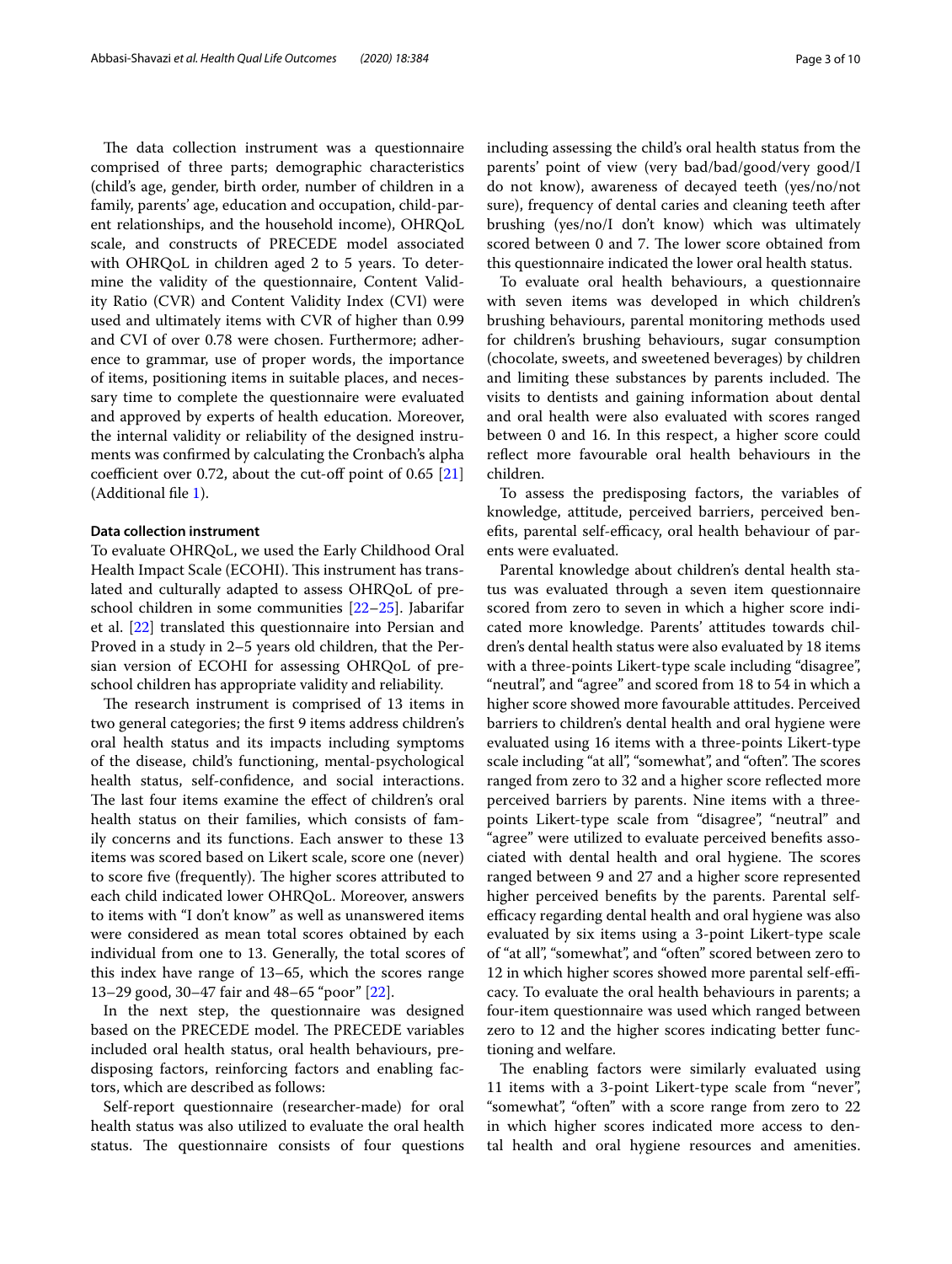showed more support by spouse and children.

Furthermore, the reinforcing factors were evaluated by assessing supportive family behaviours via six items with a three-point Likert-type scale ranging from "at all" to "often", scored between zero to 12, in which higher scores

## **Statistical analysis**

After collecting the data and coding the questionnaires, they were imported into the Stata software (version 14) and then analysed using descriptive (frequency tables, mean and standard deviation) and analytical (Kolmogrov–Smirnov test for check the normality, Kruskal–Wallis tests) statistics. Multiple linear regression analysis was necessary to elucidate the factors by which the dependent variables might potentially be infuenced, and to what extent. In the next step, structural equation modelling (SEM) was employed to examine the relationships between the PRECEDE model constructs.

In this model, three steps were considered as follows: In step 1, Oral health behaviours were considered as a dependent variable and predisposing, reinforcing and enabling factors were considered as an independent variable. Under step 2, Oral health status was considered a dependent variable and oral health behaviours was considered an independent variable and in the third step OHRQoL was considered as a dependent variable and oral health status was considered as an independent variable.

It should be noted that SEM is a general and strong multivariate analysis technique from the regression family, i.e., it is an extension of general linear model testing a set of regression equations simultaneously. The goodness of fit of the model was evaluated based on the  $\chi^2$ , goodness of ft index (GFI), adjusted goodness of ft index (AGFI). Acceptable goodness of ft was defned as  $\chi^2$ /*df* < 3.0, GFI > 0.90, AGFI > 0.85 [[23\]](#page-9-3). The significance level was also considered by 0.05.

## **Results**

The total number of 288 children referred to community health centres to receive PHC services were enrolled in this study. As summarised in Table [1](#page-4-0), 238 (82.6%) of the questionnaires were completed by the mothers. In terms of the age group the classifcation was as follows: 73 children (25.3%) between 24 and 25 months old, 81 of them (28.1%) aged 36–47 months old, 79 of them (27.4%) aged between 48 and 49 months old, and 55 of them (19.2%) aged between 71 and 60 months. Concerning the gender, 148 girls (51.4%) and 179 children (62.2%) were the frstborn babies in their family. In terms of the number of children in a family, 112 children (38.9%) were only-child and 87 of them (30.2%) were the second-born. Considering parental age, the highest frequency of father's age was 208 individuals (72.2%) in the age group of 31–40 years and for the case of mother's age that was 159 individuals  $(55.2%)$  for the age group of  $31-40$  years. The highest level of education among fathers included 105 individuals (36.5%) with high school diploma and the given frequency was 109 mothers (37.8%) holding bachelor's degrees (see Table [1](#page-4-0)).

Moreover, a signifcant diference was observed between the mean score of oral health behaviours in terms of age groups  $(p=0.001)$ , but such a difference was not significant based on gender ( $p=0.60$ ). Besides, there was no diference in the mean scores of OHRQoL, oral health status, predisposing factors, reinforcing factors, and enabling factors in terms of age and gender groups groups (*p*>0.05) (see Table [2\)](#page-5-0).

The PRECEDE model proportional to the study population resulted from the SEM-based path analysis is illustrated in Fig. [1.](#page-6-0)

The findings of this model showed that the predisposing factors with a coefficient of 0.0457 were correlated with oral health behaviours ( $p=0.015$ ). There was also the correlation between reinforcing factors with a coefficient of 0.2748 and oral health behaviours ( $p < 0.001$ ). The oral health behaviours with a coefficient of 0.1612 were also correlated with oral health status  $(p < 0.001)$ . Moreover, a correlation was observed between oral health status with a coefficient of 0.9714 and OHRQoL  $(p<0.001)$ (see Table [3](#page-6-1)). Measures of model fit  $(\chi^2/df=1.475,$  $GFI = 0.916$ ,  $AGFI = 0.863$ , indicated that the model had an acceptable goodness of ft.

## **Discussion**

The purpose of this study was to determine the predictors of OHRQoL in children aged 2–5 years using the PRECEDE model. Based on the fndings of this study, the predictors of the children's OHRQoL included predisposing, strengthening, oral health behaviours and oral health status.

Based on the fndings of this study, the mean score of OHRQoL in children was reported good which was consistent with the results of the study by Jabbarifar et al. [[23\]](#page-9-3) in the city of Shiraz as the capital of Fars Province, Iran. This consistency may be attributed to the closeness of Shiraz and Jahrom where the people almost follow the same pattern in terms of culture and diet style. Moreover, children's oral health status in this study was evaluated at a moderate level which was in line with the fndings of the investigation by Ghazanfari et al. [[20](#page-8-18)] on 3- to 6-yearold children in the city of Ilam, Iran. This implies that the parents had evaluated their children's status in terms of dental caries and satisfaction with cleaning as well as their dental health and oral hygiene at a moderate level (within due or reasonable limits).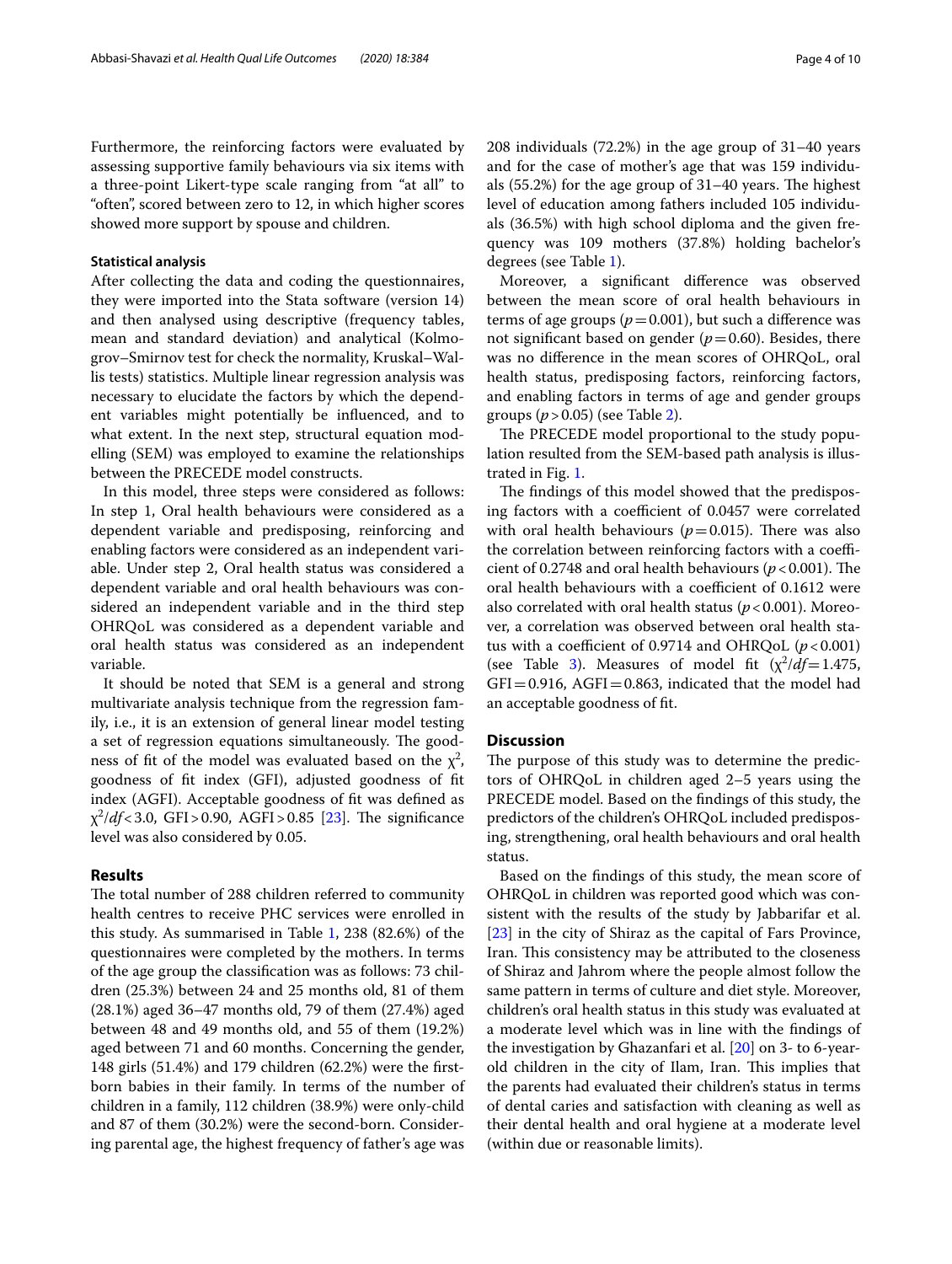| Variable                       | Item                       | Absolute frequency | Relative<br>frequency<br>(%) |
|--------------------------------|----------------------------|--------------------|------------------------------|
| Respondents                    | Mother                     | 238                | 82.6                         |
|                                | Father                     | 46                 | 16                           |
|                                | Child's caregiver          | $\overline{4}$     | 1.4                          |
| Child's age                    | 24-35 months               | 73                 | 25.3                         |
|                                | 36-47 months               | 81                 | 28.1                         |
|                                | 48-59 months               | 79                 | 27.4                         |
|                                | 60-71 months               | 55                 | 19.2                         |
| Child's gender                 | Female                     | 148                | 51.4                         |
|                                | Male                       | 140                | 48.6                         |
| Birth order                    | First-born                 | 179                | 62.2                         |
|                                | Second-born                | 87                 | 30.2                         |
|                                | Third-born and higher      | 22                 | 7.6                          |
| Number of children in a family | Only child                 | 112                | 38.9                         |
|                                | 2-3 children               | 160                | 55.6                         |
|                                | 4-5 children               | 16                 | 5.5                          |
| Parental age                   |                            |                    |                              |
| Father                         | Below 30 years old         | 30                 | 10.4                         |
|                                | 31-40 years old            | 208                | 72.2                         |
|                                | 41-50 years old            | 44                 | 15.3                         |
|                                | Over 50 years old          | 6                  | 2.1                          |
| Mother                         | Below 30 years old         | 121                | 42                           |
|                                | 31-40 years old            | 159                | 55.2                         |
|                                | 41-50 years old            | 8                  | 2.8                          |
| Level of education             |                            |                    |                              |
| Father                         | Primary school             | 18                 | 6.2                          |
|                                | Middle school              | 53                 | 18.4                         |
|                                | High school diploma        | 105                | 36.5                         |
|                                | Associate's degree         | 21                 | 7.3                          |
|                                | Bachelor's degree          | 67                 | 23.3                         |
|                                | Master's degree and higher | 24                 | 8.3                          |
| Mother                         | Primary school             | 12                 | 4.2                          |
|                                | Middle school              | 19                 | 6.6                          |
|                                | High school diploma        | 106                | 36.8                         |
|                                | Associate's degree         | 23                 | 8                            |
|                                | Bachelor's degree          | 109                | 37.8                         |
|                                | Master's degree and higher | 19                 | 6.6                          |
| Father's occupation            | Employee                   | 82                 | 28.5                         |
|                                | Worker                     | 37                 | 12.8                         |
|                                | Self-employed              | 159                | 55.2                         |
|                                | Retired                    | $\overline{2}$     | 0.7                          |
|                                | Other                      | 8                  | 2.8                          |
| Mother's occupation            | Housewife                  | 237                | 82.3                         |
|                                | Work from home             | 4                  | 1.4                          |
|                                | Employed outside the home  | 42                 | 14.6                         |
|                                | Other                      | 5                  | 1.7                          |
|                                |                            |                    |                              |

# <span id="page-4-0"></span>**Table 1 Frequency distribution of demographic variables of the study participants**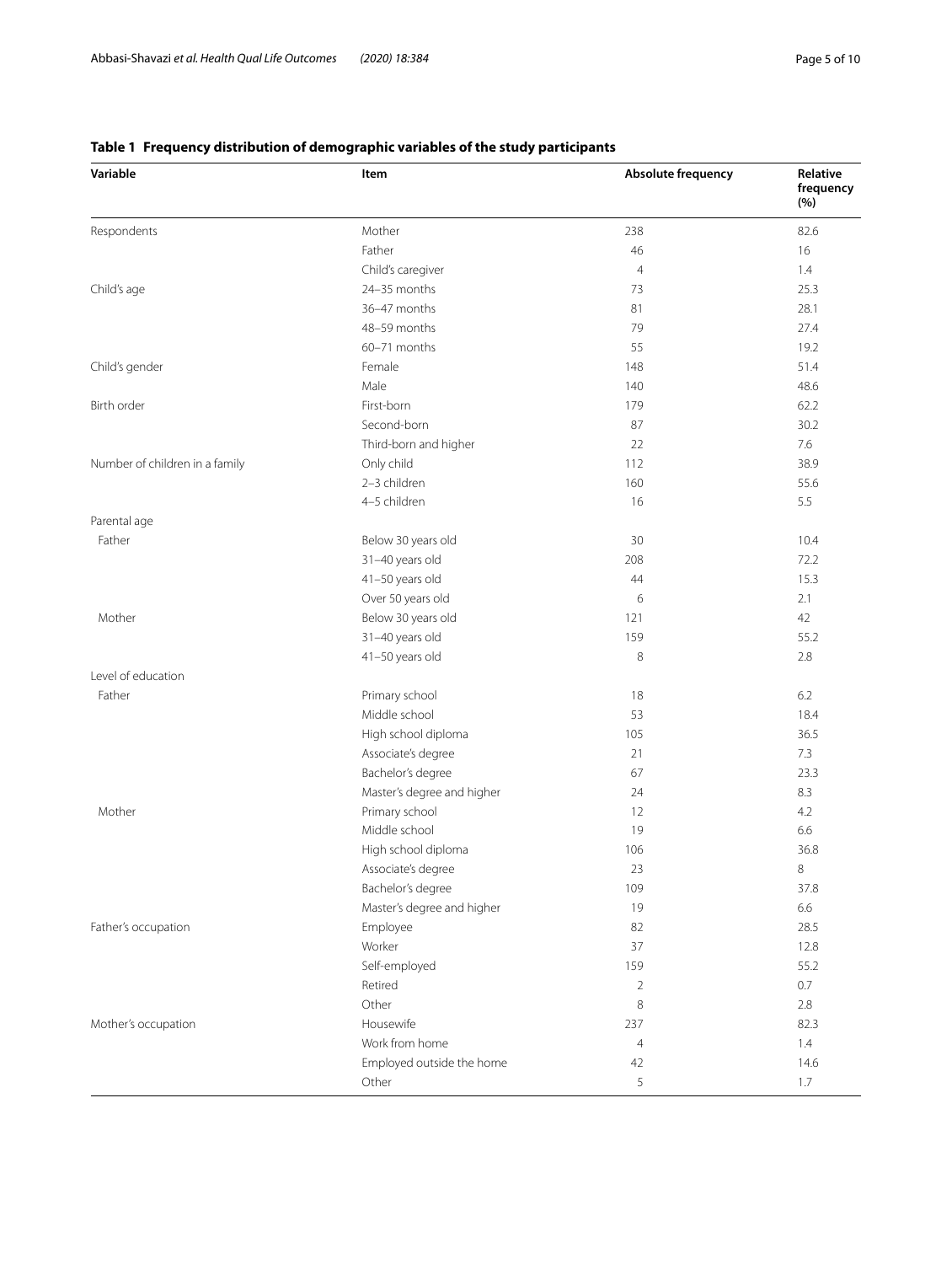<span id="page-5-0"></span>

| <b>Mean score</b>         | Age groups (months) |                                                                                      |                        |                 |                 |                                                                                                                                      |                  |                  |                                                                         |                  |       | p value Total mean score |
|---------------------------|---------------------|--------------------------------------------------------------------------------------|------------------------|-----------------|-----------------|--------------------------------------------------------------------------------------------------------------------------------------|------------------|------------------|-------------------------------------------------------------------------|------------------|-------|--------------------------|
|                           | $24 - 35$           |                                                                                      | $36 - 47$              |                 | $48 - 59$       |                                                                                                                                      | 60-71            |                  | Total                                                                   |                  |       |                          |
|                           |                     | Βoγ                                                                                  |                        | Βòγ             | Ğ               | Βoγ                                                                                                                                  | Ğ                | Βoγ              | Ğ                                                                       | Boy              |       |                          |
| JHRQoL                    |                     |                                                                                      |                        |                 |                 | 18.145±17.1 18.13±9.54 0.89±8.34 0.17.9.045.02 17.915 0.045.02 0.045.02 0.045.02 17.949.04 0.89 18.04 0.89 17.148.101 17.148.04 0.89 |                  |                  |                                                                         |                  |       | 19.46±8.38               |
| <b>Dral health status</b> | $4 + 1.79$          | $3.78 \pm 2.29$                                                                      | 2.12<br>$3.76 \pm 1$   | $3.62 \pm 180$  | $3.55 \pm 2.21$ | $3.35 \pm 1.97$                                                                                                                      | $3.41 \pm 2.20$  | $3.75 \pm 2.01$  | $3.70 \pm 2.07$                                                         | $3.61 \pm 2$     | 0.76  | $3.66 \pm 2.04$          |
| Oral health behaviors     | $6.86 \pm 2.66$     | $6.58 \pm 3.03$                                                                      | $0.88 \pm 1.90$        | $8.15 \pm 2.66$ | $8.29 \pm 2.35$ | $7.65 \pm 2.50$                                                                                                                      | $8.59 \pm 2.25$  | $8.57 \pm 2.54$  | $7.59 \pm 2.40$                                                         | $7.70 \pm 2.77$  | 0.001 | $7.64 \pm 2.58$          |
| Predisposing factors      |                     | 96.51 ± 8.91 97.27 ± 7.50                                                            | $-6.70$<br>96.07 ±     | 97.41 ±7.58     | 96.69±6.90      | 95.78 ± 9.63                                                                                                                         | $96.07 \pm 6.12$ | $98.32 \pm 6.60$ | $96.35 \pm 7.21$                                                        | $97.12 \pm 7.94$ | 0.97  | $96.73 \pm 7.57$         |
| Reinforcing factors       |                     | $7.35 \pm 2.32$ $7.61 \pm 2.23$                                                      | .2.72<br>$\frac{1}{8}$ | 7.51 ± 2.44     | $8.29 \pm 2.42$ | $7.92 \pm 2.91$                                                                                                                      | $8.44 \pm 2.19$  | $8.54 \pm 1.93$  | 8±2.45                                                                  | $7.85 \pm 2.44$  | 0.08  | $7.93 \pm 2.44$          |
| Enabling factors          |                     | $11.08 \pm 3.59$ $11.42 \pm 4.02$ $11.67 \pm 4.44$ $10.82 \pm 3.64$ $12.33 \pm 3.55$ |                        |                 |                 |                                                                                                                                      |                  |                  | $12\pm4.46$ $12.44\pm4.06$ $11.86\pm3.71$ $11.85\pm3.92$ $11.49\pm3.97$ |                  | 0.24  | $11.68 \pm 3.94$         |

| s of age and gender g |  |
|-----------------------|--|
|                       |  |
|                       |  |
|                       |  |
| in term               |  |
|                       |  |
|                       |  |
|                       |  |
|                       |  |
| and<br>a              |  |
| i<br>C                |  |
|                       |  |
|                       |  |
| ī<br>l                |  |
|                       |  |
| l                     |  |
|                       |  |
| ں<br>ب                |  |
| Ĕ                     |  |
|                       |  |
|                       |  |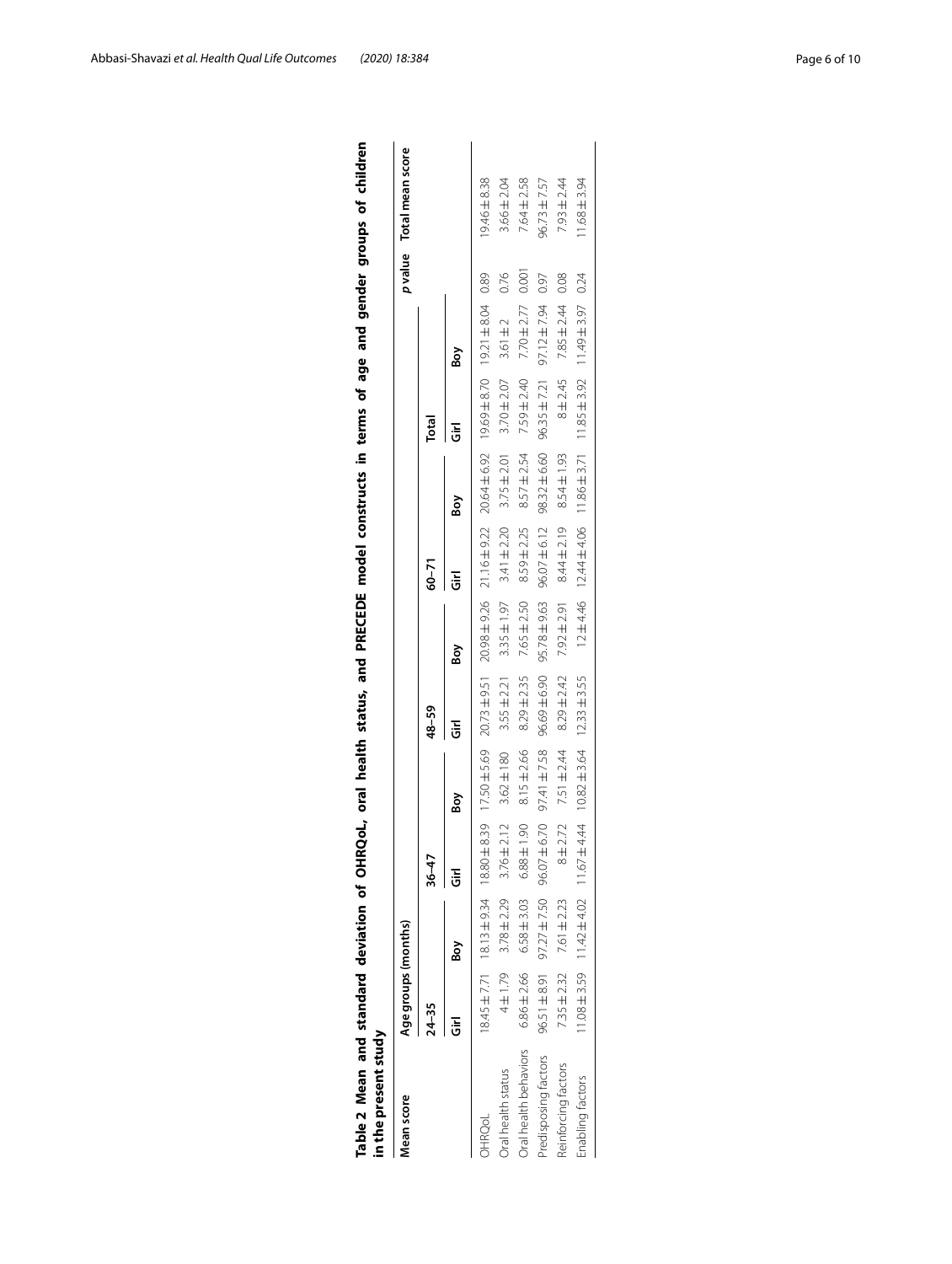

<span id="page-6-1"></span><span id="page-6-0"></span>

|  |  | Table 3 SEM results for examining relationships between PRECEDE model constructs |  |
|--|--|----------------------------------------------------------------------------------|--|
|  |  |                                                                                  |  |

|                                                     | <b>SEM coefficient</b> | Standard  | Significance level 95% confidence interval |           |           |
|-----------------------------------------------------|------------------------|-----------|--------------------------------------------|-----------|-----------|
|                                                     |                        | deviation |                                            | Low       | High      |
| Oral health behaviours                              |                        |           |                                            |           |           |
| Predisposing factors                                | 0.0457                 | 0.0188    | 0.015                                      | 0.0088    | 0.0826    |
| Reinforcing factors                                 | 0.2748                 | 0.0659    | 0.001                                      | 0.1455    | 0.4041    |
| Enabling factors                                    | 0.0750                 | 0.0410    | 0.068                                      | $-0.0054$ | 0.1555    |
| Oral health status                                  |                        |           |                                            |           |           |
| Oral health behaviours                              | 0.1612                 | 0.0445    | 0.001                                      | 0.07196   | 0.2504    |
| OHROoL                                              |                        |           |                                            |           |           |
| Oral health status                                  | $-0.9714$              | 0.2349    | 0.001                                      | $-1.431$  | $-0.5109$ |
| Covariance for predisposing and reinforcing factors | 1.025                  | 1.090     | 0.347                                      | $-1.111$  | 3.162     |
| Covariance for predisposing and enabling factors    | 2.917                  | 1.763     | 0.098                                      | $-0.539$  | 6.373     |
| Covariance for reinforcing and enabling factors     | 4.601                  | 0.628     | 0.001                                      | 3.369     | 5.833     |

In the present study, the mean score of oral health behaviours in children was lower than the average. In this respect, the fndings of this study were consistent with those reported by Nokhostin et al. [[24\]](#page-9-4), Dehvari et al. [[25\]](#page-9-2) and Yavari et al. [[26](#page-9-5)]. As the evaluation of oral health behaviours in this study included brushing, sugar consumption, and visits to dentists and because children in this age group follow mainly their parents, therefore empowering parents through providing information and education in the domain of dental health oral hygiene and teaching skills can help to improve oral health behaviours for the children.

Besides, the results of this study showed that the oral health behaviours in children were signifcantly correlated with predisposing factors which were in line with the fndings of Malek Mohammadi et al. [\[27](#page-9-6)] focused on the city of Kerman which is the neighbouring province to Fars. Moreover, these results confrmed the PRE-CEDE model assumption implying a direct relationship between predisposing factors and behaviours. Since predisposing factors in this study were evaluated through knowledge, attitudes, perceived barriers, benefts, parental self-efficacy, and the oral health behaviours by parents, the relationship between predisposing factors and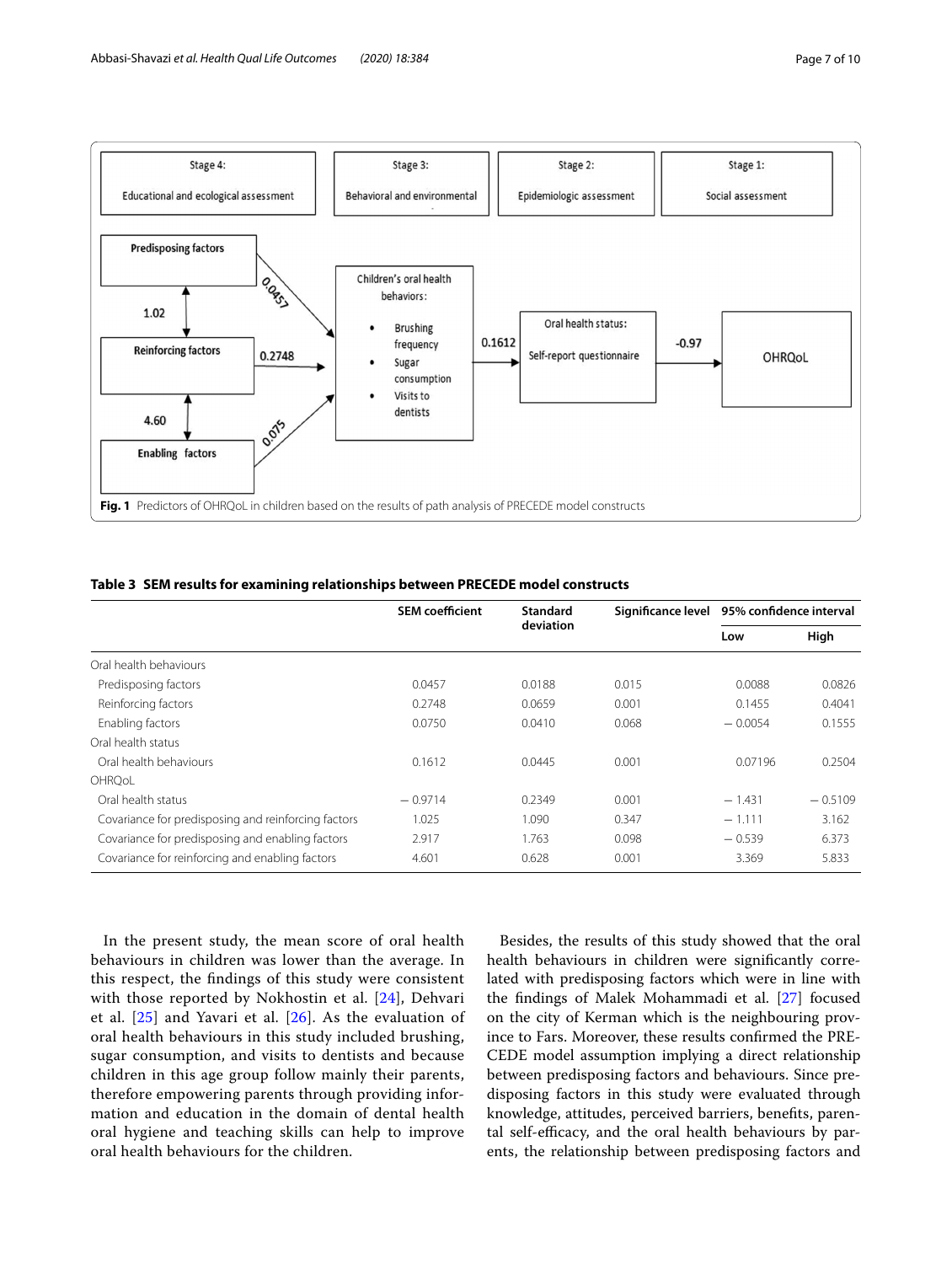behaviours indicated that promotion of each factor could lead to improvement of the oral health behaviours in the children in three domains of brushing, sugar consumption, and visits to dentists. In this line, the study by Sahraie et al. [[28\]](#page-9-7) also showed that maternal knowledge and beliefs about brushing could be among factors acting as barriers to brushing behaviours in children. Wong et al. [[29\]](#page-9-8) studied of OHRQoL in Hong Kong focused on preschool children. They showed that parents of young children with dental caries experience, both the children and other family members had poorer quality of life.

The results of this work show that there is a significant relationship between the oral health behaviours in children and reinforcing factors which was confrmed by the PRECEDE model. The reinforcing factors in this model included supportive behaviours by spouse and other children which were in line with the fndings of Sahraie et al.  $[28]$  $[28]$ . They emphasized the role of family members in children's dental health and oral hygiene and stressed that it is the most important perceived barrier for mothers of 3- to 6-year old children.

It should be noted that the oral health behaviours were not signifcantly correlated with enabling factors which were in contrast with the fndings of the study by Binkley et al. [[30\]](#page-9-9) in which dental health and oral hygiene in individuals was signifcantly correlated with the mental disabilities. There was also a significant relationship between growth impairment and enabling factors which were consistent with the assumption raised by PRECEDE model. In the present study, assessing the enabling factors such as the skill needed to brush a child's teeth, preparing toothbrushes and toothpaste, the cost of transportation for child care and oral care, the cost of dental examinations, insurance payments, health centre staf training done to parents. Measuring enabling factors in a more limited and specifc way in the feld of children's oral health can be more appropriate.

Other results of this study showed that oral health behaviours were signifcantly correlated with oral health status. In this regard, the fndings of the study by Moalemi et al. [\[31](#page-9-10)] conducted in the city of Tehran, Iran, suggested that the oral health behaviours in 9-year-old primary school children were correlated with the oral health status. Our results were in agreement with the PRECEDE model assumption in which a direct relationship between predisposing factors and behaviours had been highlighted. Since the oral health status, frequency of dental caries, and dental health and oral hygiene in children were evaluated from the perspectives of parents in this study, the presence of such a relationship could imply that the way parents had evaluated children's brushing, sugar consumption, and visits to dentists could infuence their oral health status.

Based on the fndings of this work, the oral health status had a direct impact on OHRQoL. It means that improving the oral health status could enhance OHRQoL which was consistent with the fndings of the study by Saleki et al. [\[32](#page-9-11)] in Iran. Saho et al. [[33](#page-9-12)] in the study of structural equation modelling to detect predictors of oral health-related quality of life in Japan showed that oral health status was directly associated with the OHRQoL. Furthermore, Rodolfo et al. [[1](#page-8-0)] reported that dental caries, mobile milk teeth, tooth position, bleeding gums, and bad breath were associated with the wors OHRQoL children in Rio de Janeiro. Moreover, the given results confrmed the PRECEDE model assumption underlining a direct relationship between predisposing factors and the behaviours.

Based on the results of this study, reinforcing and enabling factors were signifcantly interrelated, confrming the PRECEDE model assumption in which interrelationship between reinforcing and enabling factors was confirmed. Therefore, planning interventions for strengthening any of the above factors could lead to mutual improvement. Additionally, educating parents as well as providing them with the right information about the areas of oral/dental health and also educate them the required skills as predisposing factors could lead to improve the reinforcing factors.

Binkley et al. [[30\]](#page-9-9) in the study of using PRECEDE– PROCEED planning model in designing an oral health strategy united states, showed that PRECEDE–PRO-CEED planning model can be used for planning, development and evaluation of interventions in oral health.

The strengths of the present study are its exploratory approach towards designing the research instrument in which CVR and CVI were measured as a tool to evaluate parents' perceptions more objectively.

The limitations of this study were the self-assessing of life-scale related to the oral health and other factors related to the pattern asked by the parents which can be efective in external validity the results of this study. Therefore, evaluating dental health status using objective scales including dmft and Modifed Gingival Index (MGI) could have positive impact on making these studies and their results more objective. Also, the outcome of this study can be generalized that the quality of life associated with oral health for the children who contact the health centres for primary health care services may be diferent from those who do not receive these care services.

# **Conclusion**

The predictors of the children's OHRQoL included predisposing, strengthening, oral health care behaviours and oral health status. Therefore, proper planning to improve family behaviours and strengthening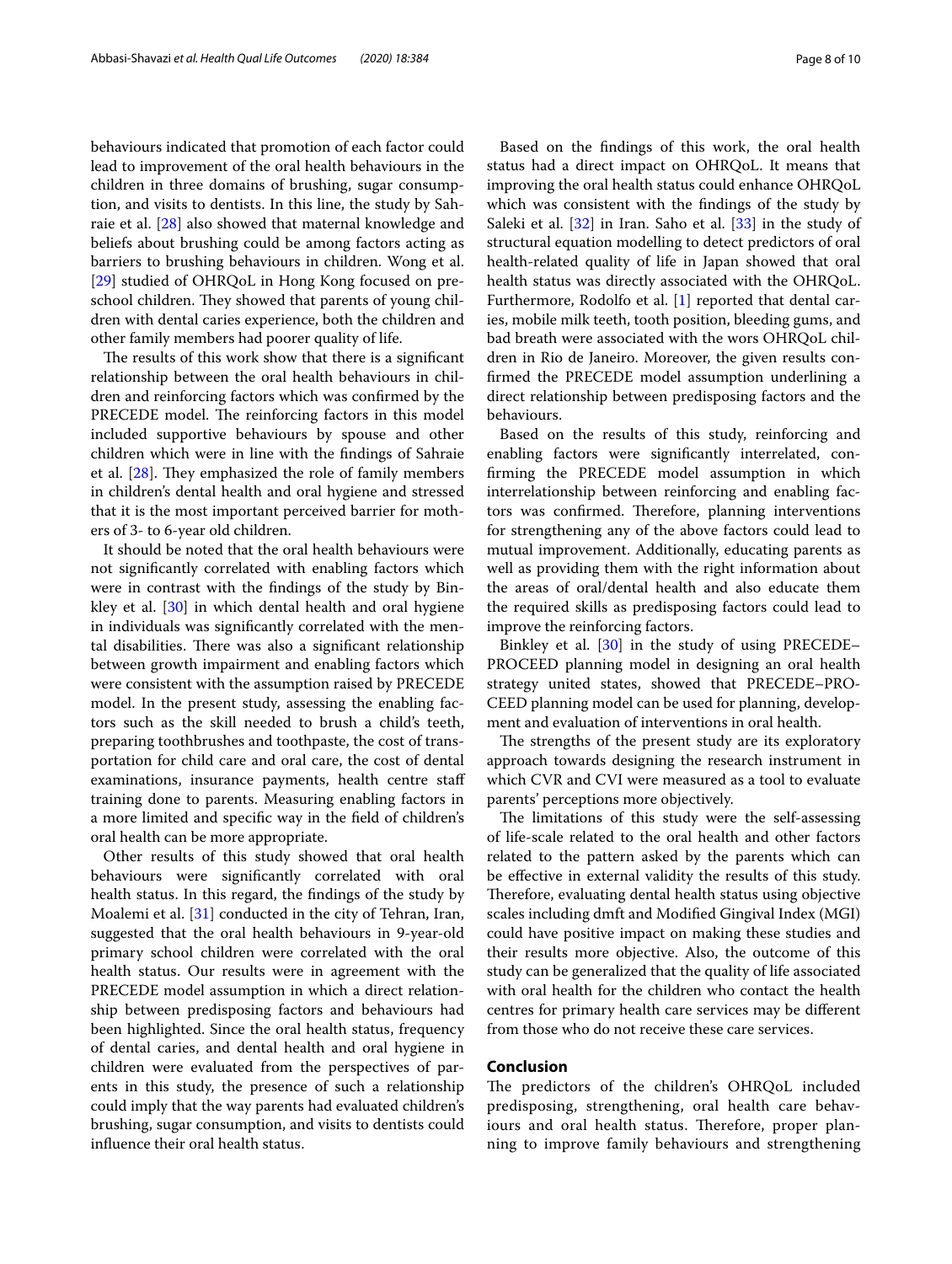the predisposing factors such as knowledge, attitudes, perceived benefits, parental self-efficacy and their oral health status, as well as reducing perceived barriers can enhance children's oral health behaviours and consequently promote the oral health status and OHRQoL in children aged 2–5 years. Considering elements of the PROCEDE model in interventions aimed at enhancing oral health status in children might be valuable and therefore, worth investigating in future research.

# **Supplementary information**

**Supplementary information** accompanies this paper at [https://doi.](https://doi.org/10.1186/s12955-020-01587-7) [org/10.1186/s12955-020-01587-7](https://doi.org/10.1186/s12955-020-01587-7).

<span id="page-8-19"></span>**Additional fle 1**. Early Childhood Oral Health Impact Scale (ECOHI).

#### **Acknowledgements**

This study was derived from a Master's Thesis in Health Education and Health Promotion from Shahid Sadoughi University of Medical Sciences, Yazd, Iran. The authors would like to sincerely appreciate all parents and children who collaborated in this study.

#### **Authors' contributions**

The initial idea of this study was by EM. EM and VR contributed to the design and management of the study and writing of the manuscript and implementing all comments from the reviewers. SJ participated in the statistical analysis. MAS and VR contributed to the writing of the manuscript. AHY contributed to questionnaire design, edition, and revision. MAS and VR contributed to the translation of the manuscript. All authors read and approved the fnal manuscript.

#### **Funding**

This study was funded by the Yazd University of Medical Science, Iran.

#### **Availability of data and materials**

The data are available upon request from the corresponding author.

#### **Ethics approval and consent to participate**

The ethical considerations of the study such as the required information about the research objectives, voluntary participation in the study, and confidentiality of data were fully explained to the parents. After the completion of the consent forms by parents, they received the questionnaires and their children were subsequently examined. It should be noted that the present study was approved by the Ethics Committee of the Vice-Chancellor's Office for Research at Shahid Sadoughi University of Medical Sciences, Yazd, Iran; with the code of ethics: IR.SSU.SPH.REC.1397.109.

#### **Consent for publication**

Not applicable.

#### **Competing interests**

The authors would like to declare that there is no confict of interest regarding the publication of this article.

#### **Author details**

<sup>1</sup> Department of Health Education and Promotion, School of Public Health, Shahid Sadoughi University of Medical Sciences, Yazd, Iran. <sup>2</sup> Department of Health Education and Promotion, School of Public Health, Shahid Sadoughi University of Medical Sciences, Yazd, Iran. 3 Research Center of Prevention and Epidemiology of Non-Communicable Disease, Department of Biostatistics and Epidemiology, School of Public Health, Shahid Sadoughi University of Medical Sciences, Yazd, Iran. <sup>4</sup> School of Dentistry, Shahid Sadoughi University of Medical Sciences, Yazd, Iran.<sup>5</sup> Research Center for Social Determinants of Health, Jahrom University of Medical Sciences, Jahrom, Iran.

Received: 23 September 2019 Accepted: 29 September 2020<br>Published online: 11 December 2020

#### **References**

- <span id="page-8-0"></span>1. Castro RA, Portela MC, Leão AT, de Vasconcellos MT. Oral health–related quality of life of 11-and 12-year-old public school children in Rio de Janeiro. Commun Dent Oral Epidemiol. 2011;39:336–44.
- <span id="page-8-1"></span>2. Mohammadi M, Vaisi A, Jalali R, Ghobadi A, Salari N. The prevalence of dental caries in deciduous and permanent teeth in Iranian children: a systematic review and meta-analysis. J Res Dent Sci. 2018;15(3):181–90.
- <span id="page-8-2"></span>3. Mouradian WE, Slayton RL, Maas WR, Kleinman DV, Slavkin H, DePaola D, Evans C Jr, Wilentz J. Progress in children's oral health since the surgeon general's report on oral health. Acad Pediatr. 2009;9:374–9.
- <span id="page-8-3"></span>4. Hazavehei SMM, Shirahmadi S, Taheri M, Noghan N, Rezaei N. Promoting oral health in 6-12 year-old students: a systematic review. J Educ Commun Health. 2015;1:66–84.
- <span id="page-8-4"></span>5. WHO. Oral health. [https://www.who.int/oral\\_health/publications/facts](http://www.who.int/oral_health/publications/factsheet/en/) [heet/en/](http://www.who.int/oral_health/publications/factsheet/en/). Accessed 20 Feb 2019.
- <span id="page-8-5"></span>6. Torabi M, Karimi A, Sheikhzadeh A, Karimi AM. Assessment of oral health indices in Kerman adults aged 35–44 years. J Isfahan Dent Sch. 2009;5:93–8.
- <span id="page-8-6"></span>7. Akhter R, Hassan NMM, Martin EF, Muhit M, Smithers-Sheedy H, Badawi N, Khandaker G. Caries experience and oral health-related quality of life (OHRQoL) of children and adolescents with cerebral palsy in a lowresource setting. BMC Oral Health. 2019;19:15.
- <span id="page-8-7"></span>8. Tomazoni F, Vettore MV, Mendes FM, Ardenghi TM. The Association between sense of coherence and dental caries in low social status school children. Caries Res. 2019;53:314–21.
- <span id="page-8-8"></span>Amirabadi F, Saravani S, Miri-Aliabad G, Khorashadi-Zadeh M. The Association between dental health status and oral health-related quality of life of children diagnosed with β-Thalassemia Major in Zahedan City, Iran. Int J Pediatr. 2019;7:8985–91.
- <span id="page-8-9"></span>10. Suprabha BS, Rao A, Shenoy R, Khanal S. Utility of knowledge, attitude, and practice survey, and prevalence of dental caries among 11- to 13-year-old children in an urban community in India. Glob Health Action. 2013;6:20750.
- <span id="page-8-10"></span>11. Hillebrecht A-L, Hrasky V, Anten C, Wiegand A. Changes in the oral healthrelated quality of life in adult patients with intellectual disabilities after dental treatment under general anesthesia. Clin Oral Investig 2019:1–9.
- <span id="page-8-11"></span>12. Masumo RM, Ndekero TS, Carneiro LC. Prevalence of dental caries in deciduous teeth and oral health related quality of life among preschool children aged 4–6 years in Kisarawe. Tanzan BMC Oral Health. 2020;20:46.
- <span id="page-8-12"></span>13. Jabarifar SE, Khadem P, Ahmadi S, Hajiahmadi M, Nilchian F. Assessment of psychometric projection of the Persian version of the Child Perception Questionnaire (CPQ8-10) in 8–10 year-old students in Isfahan. J Isfahan Dent Sch. 2011a;6:165–72.
- <span id="page-8-13"></span>14. Mohammadizeydi E, Farmanbar R, Asadpur M, Noroozi A, Rahmati F, Ghazanfari Z, Aamidi M, Rahnama P. The precede–proceed model. In: Ghofranipur F, editor. Pattern change behavior. Tehran: Tarbiat Modares University; 2006. p. 57–92.
- <span id="page-8-14"></span>15. Green L, Kreuter M. Health program planning: an educational and ecological approach. 4th ed. San Francisco: McGraw-Hill; 2005.
- <span id="page-8-15"></span>16. Golkari A, Moeini A, Jabarifar SE. Relationship of socioeconomic status with quality of life related to oral and dental health of 2–5-year-olds in Shiraz. J Isfahan Dent Sch. 2014;9:534–41.
- 17. Nadrian H, Morowatisharifabad MA, Bahmanpour K. Development of a rheumatoid arthritis education program using the PRECEDE\_PROCEED model. Health Promot Perspect. 2011;1:118.
- <span id="page-8-16"></span>18. Nadrian H, Morowati Sharifabad MA, Soleimani SH. Paradims of rheumatoid arthritis patients quality of life predictors based on path analysis of the Precede model. Hormozgan Med J. 2010;14:32–44.
- <span id="page-8-17"></span>19. Naderifar M, Akbarsharif T, Pairovi H, Haghani H. Mothers' awareness, regarding orodental health of their children at age of 1–6 years old. Iran J Nurs. 2006;19:15–27.
- <span id="page-8-18"></span>20. Esmailikia M, Gholami Parizad E, Abedzadeh Zavareh MS, Sayehmiri K, Ghazanfari Z. Prediction of oral health in children 3–6 years old in Ilam, 2015: application of health belief model. J Ilam Univ Med Sci. 2016;24:49–58.